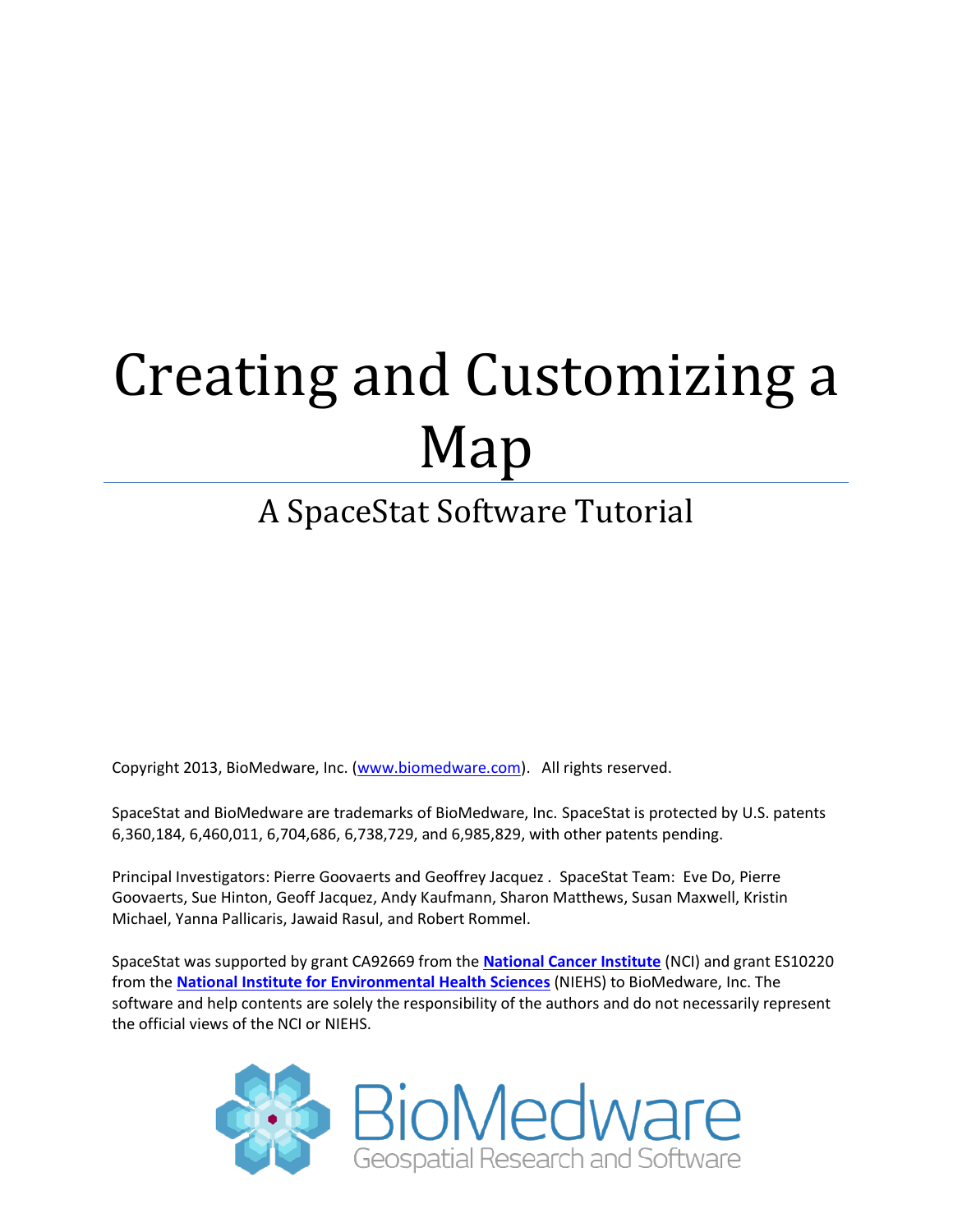#### **MATERIALS**

Project created in [Attaching Data to a Geography –](http://www.biomedware.com/?module=Page&sID=spacestat---tutorials---attaching-data-to-a-geography) A SpaceStat Tutorial, or [SpaceStat\\_Tutorial\\_Creating\\_and\\_Customizing\\_a\\_Map.SPT](http://www.biomedware.com/subdomains/biomed/files/tutorials/CreatingandCustomizingaMap/SpaceStat_Tutorial_Creating_and_Customizing_a_Map.spt)

#### **ESTIMATED TIME**

10 minutes

#### **OBJECTIVE**

You will create a map to visualize the population projections for Illinois. You will then animate this map across time and customize its appearance to best suit the data.

## **ABOUT MAPS IN SPACESTAT**

This tutorial will continue working with the project created in the Attaching Data to a Geography - A [SpaceStat Tutorial.](http://www.biomedware.com/?module=Page&sID=spacestat---tutorials---attaching-data-to-a-geography) Maps are the most common visualization in SpaceStat and can be used to explore your data in a variety of ways. As with all visualizations in SpaceStat, maps are timeenabled. By this, any underlying changes in the data over time will be reflected in the map when you animate it. Maps also fully support linking and brushing with other visualizations.

Maps are created for you when you run some analysis methods which have appropriate coloring schemes and default appearances. When you create your own custom map, SpaceStat doesn't know as much about the data you are trying to display so it creates a default map that may not be the best for your data. This tutorial will show you some of the options for modifying a map's appearance to better suit what you are trying to visualize.

In this tutorial we will be focusing on polygonal data as this is one of the most common types of geographic data used in SpaceStat. Polygonal data can be displayed in four main methods: 1) **single colors** where all polygons are displayed in the same color (or with a transparent fill), 2) **continuous color schemes** where the polygons are colored according to the attribute by scaling between color break colors, 3) **classified color schemes** where a range of values all have the same color (often the colors for classes are stepped between logical colors), and 4) **qualitative color schemes** where specific data values are assigned specific colors. Single color schemes are often used when you want to show the geography of the polygons rather than data values. Continuous color schemes are used when you have continuous and well-distributed data values such as temperature observations. Classified color schemes work well for data that may not have even distributions and allow for relatively easy matching of a color to a class of values and because of these traits are often used for population data. Qualitative color schemes are used when the data values are numerical but do not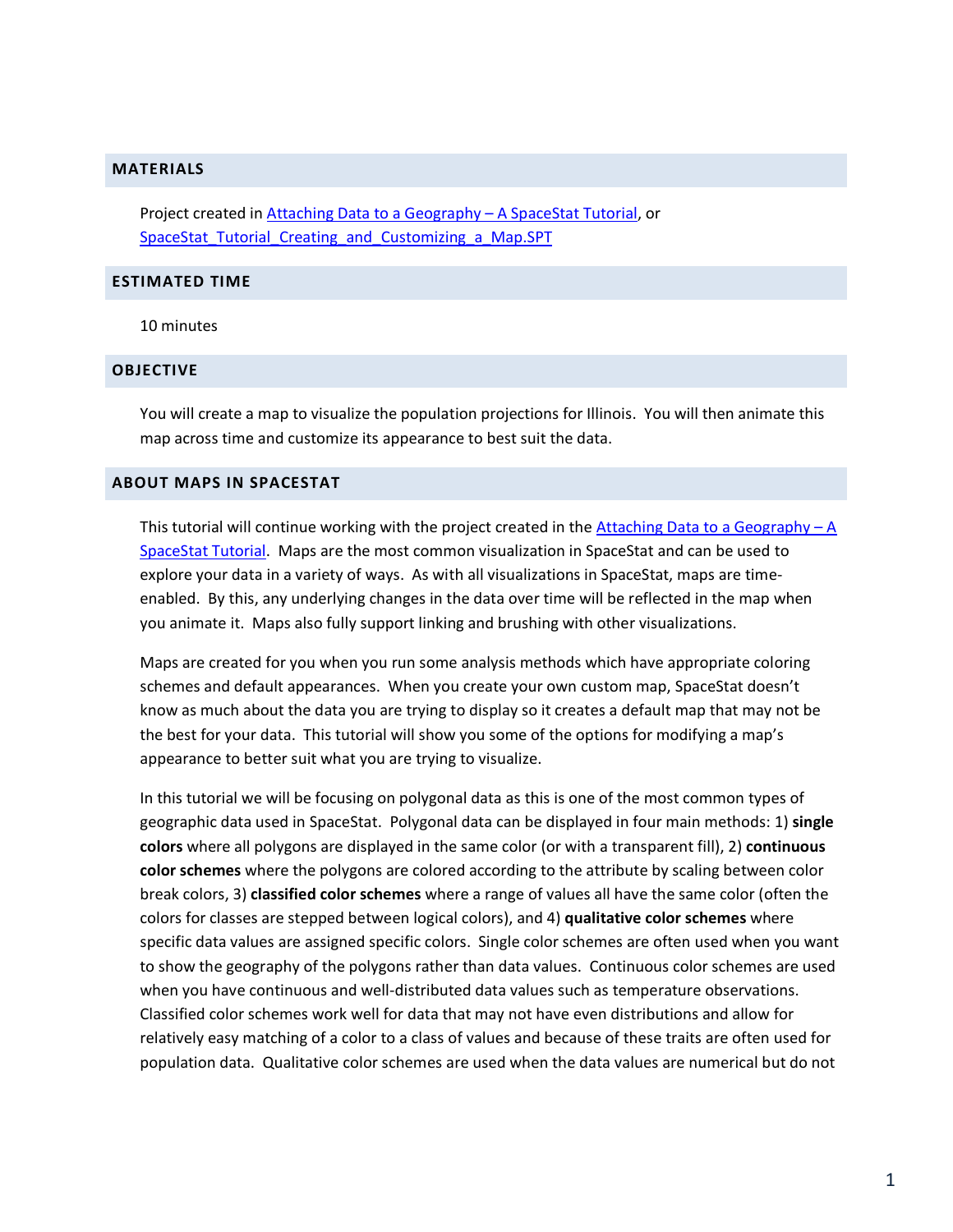reflect a natural ordering such as with region codes. Some of the later tutorials will explore the visualization options in greater depth.

# **STEP 1: OPEN THE STARTING PROJECT**

If you have created the project from Attaching Data to a Geography – A SpaceStat Tutorial then you can use the project created there and skip to Step 2. If not, you will need to open the SpaceStat project containing the Illinois county geography. To do this, either navigate through the menus to File-> Open Project or **click the Open Project button** as shown below.

|                         | <b>File Graphics Methods Tools Winder</b> |  |  |     |  |
|-------------------------|-------------------------------------------|--|--|-----|--|
|                         | <b>DUDDIL</b> XAMESNF                     |  |  |     |  |
| Dati<br><b>Datasets</b> | Open project                              |  |  | A X |  |

Using the Open Project button

For this tutorial we will be working the Illinois county geography. You can download this project from the following link:

## **[SpaceStat\\_Tutorial\\_Creating\\_and\\_Customizing\\_a\\_Map.SPT](http://www.biomedware.com/subdomains/biomed/files/tutorials/CreatingandCustomizingaMap/SpaceStat_Tutorial_Creating_and_Customizing_a_Map.spt)**

## **STEP 2: CREATING A MAP**

Next we will create a map of the population of 20-24 year olds in Illinois. There are several ways to create a new map, but in this tutorial locate the Create Map button on the main toolbar (it looks like a small globe). **Press the Create Map button** to begin the new map creation.

When you have a large number of visualizations open, it can be difficult to find the one you are searching for if you do not name them with meaningful names. For this exercise **name the map 'Population 20-24'**. The default geography of 'Illinois' is correct. The fill color dataset is the data set that determines what color the polygons are painted. **Choose the dataset '20-24' for the fill color**. You can accept the default name for the layer or specify a new name. In this case our map will only consist of a single layer, but in some cases you may want to overlay two or more layers on the same map. Later tutorials will explain the layering concept in more detail. Lastly the default of inserting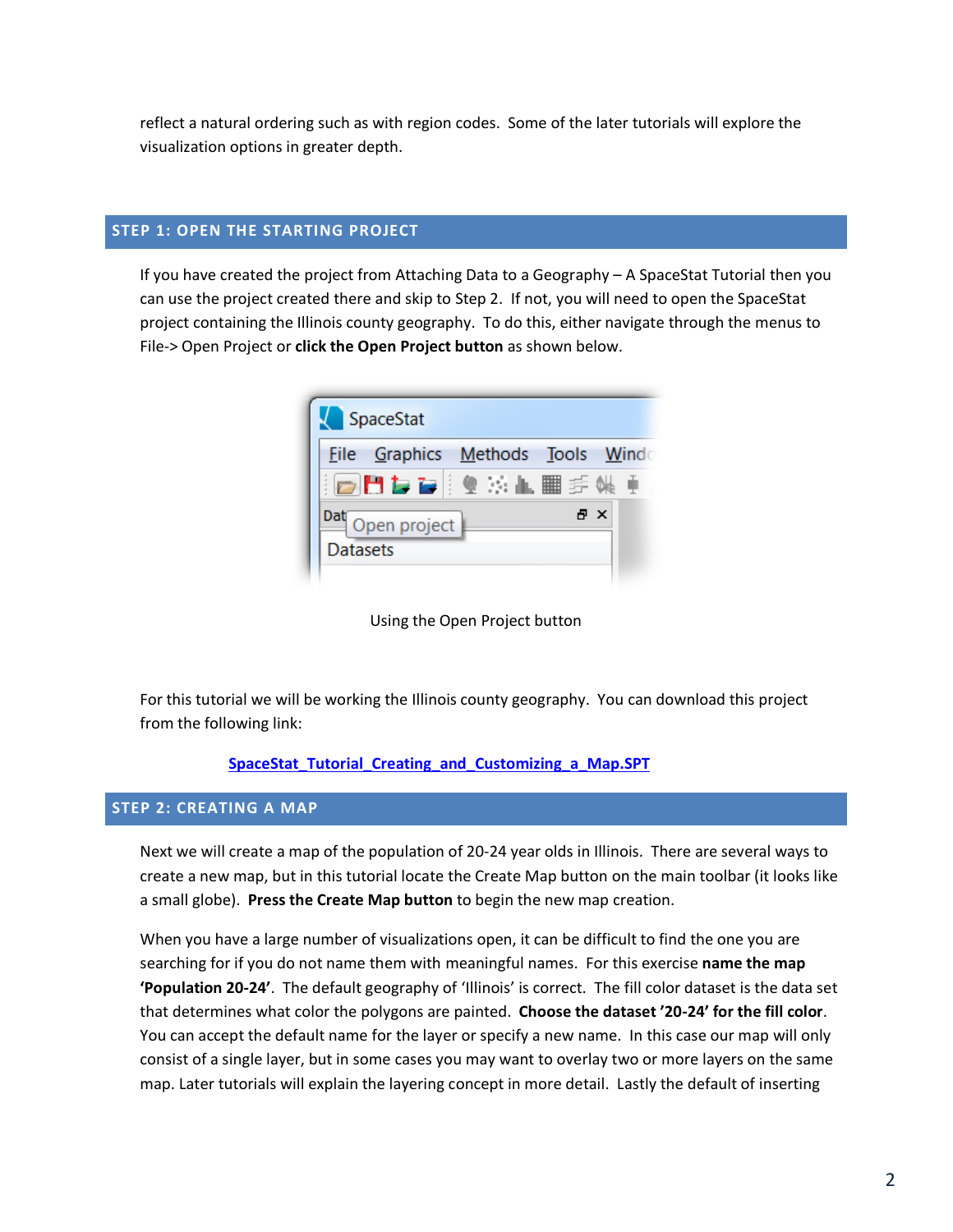this layer into a new map is appropriate here. When all the settings match the dialog below, **click the 'OK' button** to create the new map – that's all it takes!

| Create new map      | х                |  |  |  |  |
|---------------------|------------------|--|--|--|--|
| Map name:           | Population 20-24 |  |  |  |  |
| Geography:          | Illinois         |  |  |  |  |
| Fill color dataset: | $20 - 24$        |  |  |  |  |
| Layer name:         | $20 - 24$        |  |  |  |  |
| Add to map:         | New map          |  |  |  |  |
| Help                | Cancel<br>OK     |  |  |  |  |

New map dialog settings



Map at 1990 with the default continuous color scheme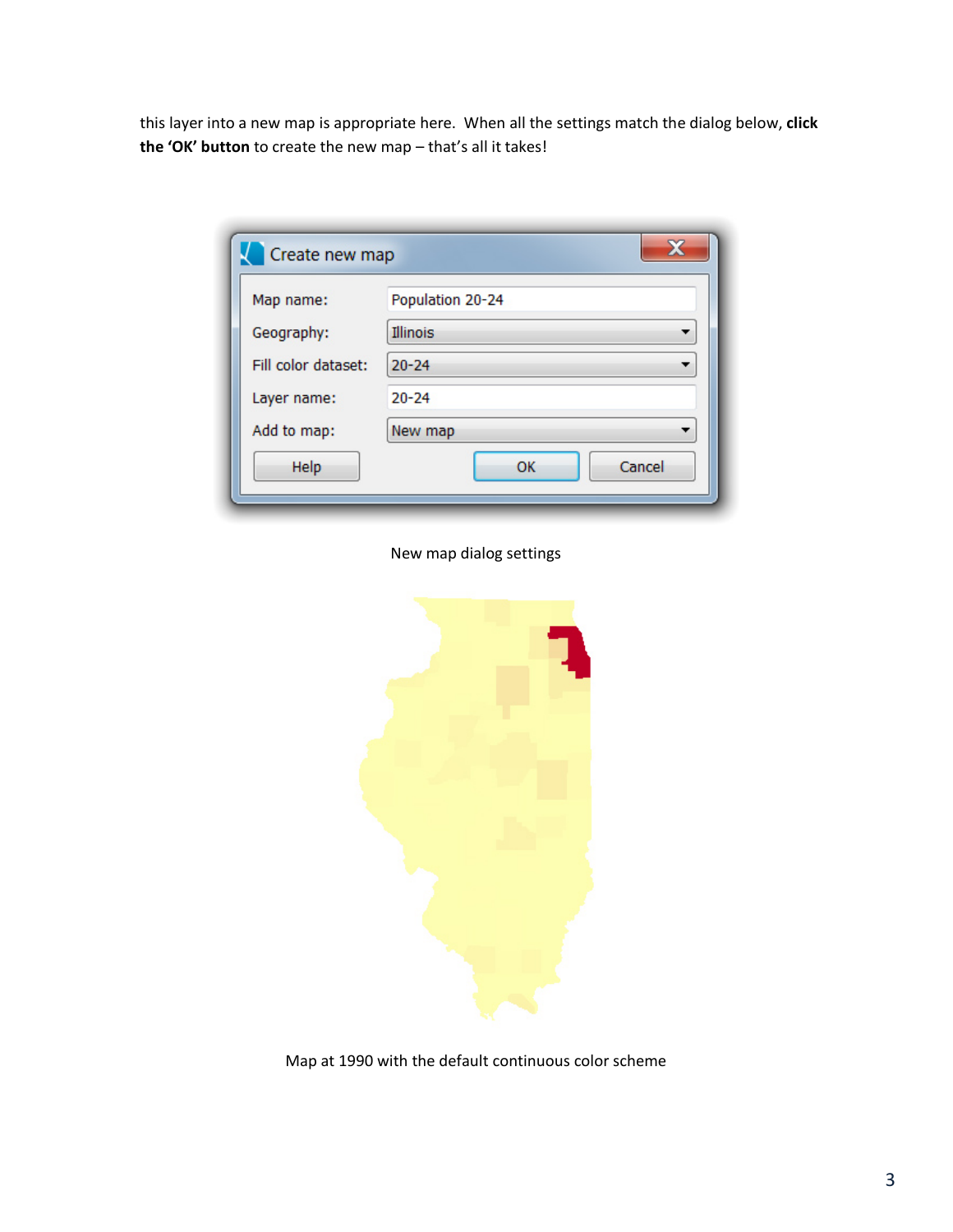## **STEP 3: CUSTOMIZING THE MAP'S APPEARANCE**

The default coloring scheme in SpaceStat is a simple continuous color scheme ranging from the minimum to the maximum data values (over all time). You can see quickly that this coloring isn't very useful for this particular dataset. Cook County which contains Chicago has such a high population compared to the rest of Illinois that any other variation in population among the counties is obscured. This is data is more appropriately displayed with a classified color scheme.

To change the appearance of a map, use the Map Properties. This can be accessed by **clicking the Map Properties button** on the **map toolbar** (this is the open book icon). There are many different visualization options within the map properties, but make sure you are in the 'Polygon fill attributes' tab.

**Select 'Classified' from the color mode** dropdown list on the right of the dialog. You can use whatever number of classes you think is appropriate, but 5 is a good option. The default 'Quantiles' classification method will try to place about the same number of counties in each class, but in this case the 'Jenks natural breaks' classification works better. The Jenks routine tries to fine groupings in the data where values are most similar and divide the classifications according to these 'natural' groupings. **Select the 'Jenks natural breaks' from the Classification Method dropdown** and keep the default Blue-yellow-red color palette. You can now click the 'OK' button to change your map appearance. The new map should look like the map below. With this map it is easier to interpret the distribution of population across Illinois.



Map at 1990 with a classified color scheme